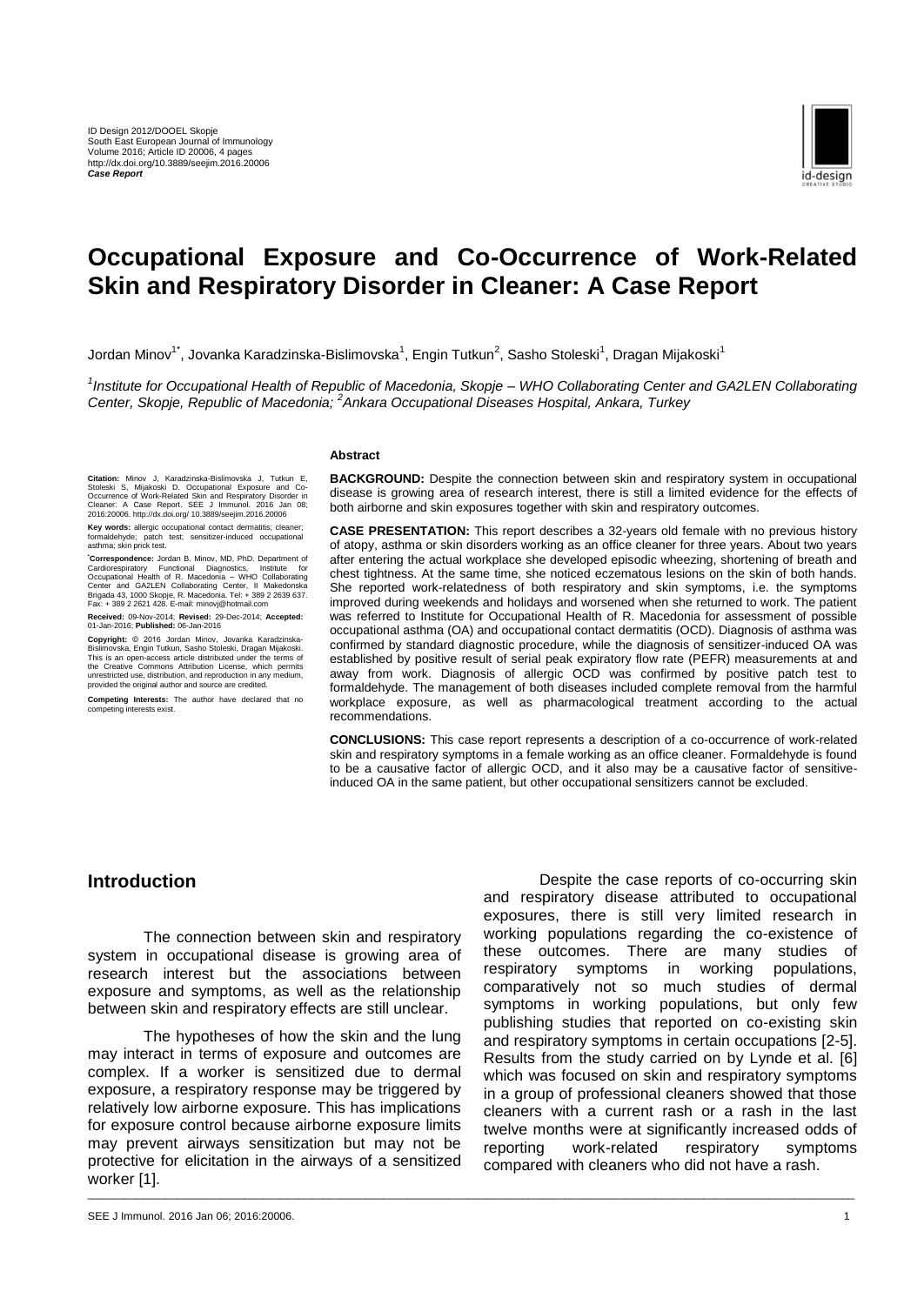The aim of this case report is to present a cooccurrence of work-related skin and respiratory symptoms in a female working as an office cleaner.

## **Diagnostic work-up**

The diagnostic work-up in this case began with clinical and working history taking, clinical examination and spirometry. Skin prick tests (SPTs) to common inhalant allergens (birch, lime, grass mixed, plantain, *Dermatophagoides pteronyssinus*, fungi mixed, dog hair, cat fur, and feathers mixed) was performed and interpreted according to the actual recommendations [7]. Atopy was defined as a presence of at least one positive SPT to common inhalant allergens [8].

Bronchial responsiveness was evaluated by metacholine challenge test according to the actual recommendations [9, 10]. The diagnosis of asthma was based on the history of asthmatic symptoms and positive metacholine challenge test [11]. The workrelatedness of asthma was evaluated by serial peak expiratory flow rate (PEFR) measurements according to the actual recommendations [12, 13]. The diagnosis of OA (sensitizer-induced OA) was established by finding of significant changes of the PEFR values registered in the periods at and away from work [14].

Patch tests to common occupational contact allergens (potassium bichromate, nickel sulphate, cobalt chloride, p-phenylenediamine, formaldehyde, thiuram mix, neomycin sulphate, balsam of Peru, latex and epoxy resin) was performed and interpreted according to the actual recommendations of the European Society of Contact Dermatitis guideline for diagnostic patch testing. Work-related eczematous skin lesions followed by positive patch test to certain common occupational contact allergen indicated diagnosis of allergic OCD [15-17].

## **Results**

A 32-years old never-smoking female with no previous history of asthma or skin disorders worked as an office cleaner for three years. Her working tasks included dusting, washing and polishing surfaces, walls and floors, as well as disposing of waste and wasted water. The workplace exposure included several types of cleaning products, such as soaps and detergents, disinfectants, solvents, and polishes; some of which being in spray form. These cleaning products contained several agents capable of causing irritation or/and allergic sensitization, such as their active compounds (chlorine, ammonia, caustic soda,

etc.), preservatives (formaldehyde, isothiozolinones, etc.), corrosion inhibitors (ethanolamines), biocides (quaternary ammonium compounds), scents (lemon, spine, etc.) etc. She usually, but not all the time during the work, used the protective equipment during her working (protective clothing, gloves and mask).

About two years after entering the actual workplace she developed episodic wheezing, shortening of breath and chest tightness. At the same time, she noticed eczematous lesions (redness, swelling, itching and fluid-filled blisters) on the skin of both hands. She reported work-relatedness of both respiratory and skin symptoms, i.e. the symptoms improved or disappeared during weekends and holidays and worsened or occurred when she returned to work. The patient was referred to Institute for Occupational Health of Republic of Macedonia for assessment of possible occupational asthma (OA) and occupational contact dermatitis (OCD).

At the time of diagnostic procedure, the patient (being about one month away from work) had neither respiratory symptoms nor skin lesions. There was no any respiratory or skin sign by clinical examination, the spirometric measurements showed normal values of the spirometric parameters, and skin prick tests to standard inhalant allergens were negative. Bronchial hyperresponsiveness (BHR) was registered by metacholine challenge (the metacholine provocative concentration that caused felt of FEV1 of 20% or more by its basal value was 1.23 mg/mL) suggesting the diagnosis of asthma. The workrelatedness of the disease was assessed by serial PEFR measurements at and away from work. Significant changes of the PEFR values registered at work compared to the PEFR values registered in the period away from work suggested diagnosis of sensitizer-induced OA.

Patch testing with common patch allergens showed positive result to formaldehyde suggesting the diagnosis of occupational OCD.

The treatment was initiated according to the actual recommendations. As the basis of both respiratory and skin disease was found to be occupational allergy, complete removal from the actual workplace was recommended.

## **Discussion**

\_\_\_\_\_\_\_\_\_\_\_\_\_\_\_\_\_\_\_\_\_\_\_\_\_\_\_\_\_\_\_\_\_\_\_\_\_\_\_\_\_\_\_\_\_\_\_\_\_\_\_\_\_\_\_\_\_\_\_\_\_\_\_\_\_\_\_\_\_\_\_\_\_\_\_\_\_\_\_\_\_\_\_\_\_\_\_\_\_\_\_\_\_\_\_\_\_\_\_\_\_\_\_\_\_\_\_\_\_\_\_\_\_\_\_\_\_\_\_\_\_\_\_\_\_\_\_

OA and OCD are common problems in the workplace (i.e. workers can develop new disease, or aggravate existing disease, as a result of occupational exposures) and both diseases have an allergic and irritant form. In addition, there is evidence that some workers experience both respiratory and dermal symptoms, and that these symptoms may occur as a result of occupational exposure. There is evidence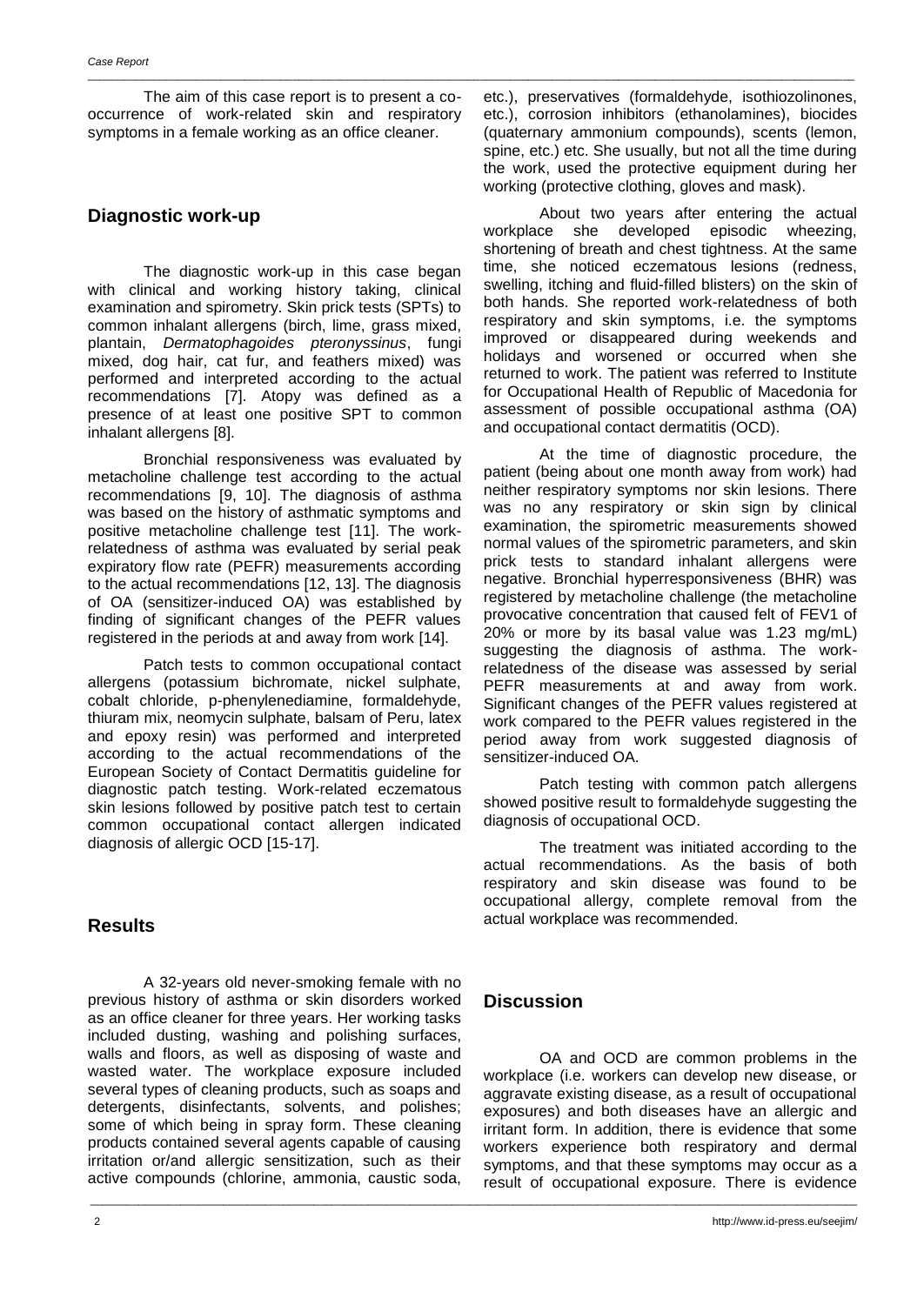*\_\_\_\_\_\_\_\_\_\_\_\_\_\_\_\_\_\_\_\_\_\_\_\_\_\_\_\_\_\_\_\_\_\_\_\_\_\_\_\_\_\_\_\_\_\_\_\_\_\_\_\_\_\_\_\_\_\_\_\_\_\_\_\_\_\_\_\_\_\_\_\_\_\_\_\_\_\_\_\_\_\_\_\_\_\_\_\_\_\_\_\_\_\_\_\_\_\_\_\_\_\_\_\_\_\_\_\_\_\_\_\_\_\_\_\_\_\_\_\_\_\_\_\_\_\_\_*

that skin exposure may lead to sensitization that is relevant to the development of respiratory disease, i.e. that several common occupational exposures may cause disease in both the skin and respiratory system. On the other side, neither of these two areas, concurrent symptoms and cross-system sensitization, has been explored thoroughly in occupational studies [18].

There is significant overlap in agents/exposures that may cause OA and OCD. Of the ten most frequent occupational contact allergens (OCAs) (epoxy resins, thiuram, carba mix, nickel sulphate, cobalt chloride, potassium bichromate, glyceryl thioglycolate, P-phenylenediamine, formaldehyde, and glutarladehyde), seven wer listed in the *Asthma in the Workplace* as exposures capable of causing OA (all except thiuram, carba mix and thioglycolate) [19]. In addition, of the ten most frequent OCAs, epoxy resin, nickel sulphate, cobalt chloride, potassium dichromate and glutaraldehyde according to the systematic literature review were classified as having established association with OA. Formaldehyde and PPD were classified as possibly associated due to discrepance between the two reference documents [18].

This case report is a description of cooccurrence of work-related skin and respiratory symptoms in a 32-year old female working as an office cleaner for three years. She had not any dermal or respiratory problem before entering the actual workplace, i.e. the symptoms appeared two years after she began the actual work. Both dermal and respiratory symptoms occurred at the same time showing clear work-relatedness. She was referred to the Institute for Occupational Health of Republic of Macedonia, Skopje almost two years after occurrence of the symptoms being previously treated by general practitioner. At the Institute she underwent the standard diagnostic procedure and the diagnoses of allergic OCD caused by formaldehyde and sensitizerinduced OA were established. As we were unable to perform the specific inhalation challenge (SIC) with certain occupational agent, the causative factor of allergic-sensitized OA could not be detected. It may be formaldehyde, but other workplace agent could not be excluded. After the diagnosis was established, a treatment with asthma controller (inhalant corticosteroids in low dose) was initiated according to the actual recommendations of the Global Initiative for Asthma (GINA) [11]. At the same time, removal from the harmful workplace was strongly recommended.

Formaldehyde is commonly used as a preservative and disinfectant in cleaning products. Furthermore, formaldehyde may be released by other preservatives in cleaning products, i.e. by terpens, the main constituent of essential oils derived from oranges, lemons, other citrus, lavender, thyme, cedar wood, pine, and other plants, flowers, and trees that react with ozone from air pollution producing formaldehyde, acetaldehyde and other volatile

carbonyls [20]. Formaldehyde is a low-weightmolecule (LMW) compound which may cause adverse healthy effects in exposed individuals, primary in exposed workers. Namely it is well established that formaldehyde may cause sensitizer-induced OA and allergic OCD in susceptible workers [21, 22]. As it is case with majority LMW agents, formaldehyde causes sensitizer-induced OA by mechanisms which do not include Immunoglobuline E (IgE)-mediated allergic reaction (i.e. non-IgE-mediated sensitizer-induced OA or IgE-independent sensitizer-induced OA), so allergic sensitization to formaldehyde can not be confirmed by skin prick test [23, 24]. On the other side, skin sensitization to formaldehyde occurs due to delayed type of hypersensitivity (IV type allergic reaction), so it can be demonstrated by patch test with this agent [22, 25]. In addition, by the International Agency for Research on Cancer (IARC), formaldehyde is classified as a known human carcinogen for laryngeal cancer [26].

Limitation of the present case report is that SIC was not performed and the causative agent of the sensitizer-induced OA was not documented. Although the SIC may produce false positive and false negative results, it is considered as a gold standard for diagnosis of sensitizer-induced OA. On the other side, this case report is a contribution to still poor evidence of the co-occurrence of skin and respiratory allergic disorders in outpatient settings.

In conclusion, this case report represents a description of a co-occurrence of work-related skin and respiratory symptoms in a female working as an office cleaner. Formaldehyde is found to be a causative factor of allergic OCD, and it also may be a causative factor of sensitive-induced OA in the same patient, but other occupational sensitizers can not be excluded. As there is some evidence about the connection between skin and respiratory system in occupational disease, further studies are necessary to improve the knowledge for the effects of both airborne and skin exposures together with skin and respiratory outcomes. Additionally, there is a need for a more specific approach for diagnosis and management of the patients suffering from work-related skin and respiratory allergic disorders.

# **Authors Participations**

\_\_\_\_\_\_\_\_\_\_\_\_\_\_\_\_\_\_\_\_\_\_\_\_\_\_\_\_\_\_\_\_\_\_\_\_\_\_\_\_\_\_\_\_\_\_\_\_\_\_\_\_\_\_\_\_\_\_\_\_\_\_\_\_\_\_\_\_\_\_\_\_\_\_\_\_\_\_\_\_\_\_\_\_\_\_\_\_\_\_\_\_\_\_\_\_\_\_\_\_\_\_\_\_\_\_\_\_\_\_\_\_\_\_\_\_\_\_\_\_\_\_\_\_\_\_\_

JM participated in the study design, data collection, managing the analyses of the study, and writing all versions of the manuscript. JKB and TE participated in the study design, managing the analyses of the study, as well as writing all versions of the manuscript. SS and DM participated in the data collection and in the managing the analyses of the study. All authors read and approved the final manuscript.